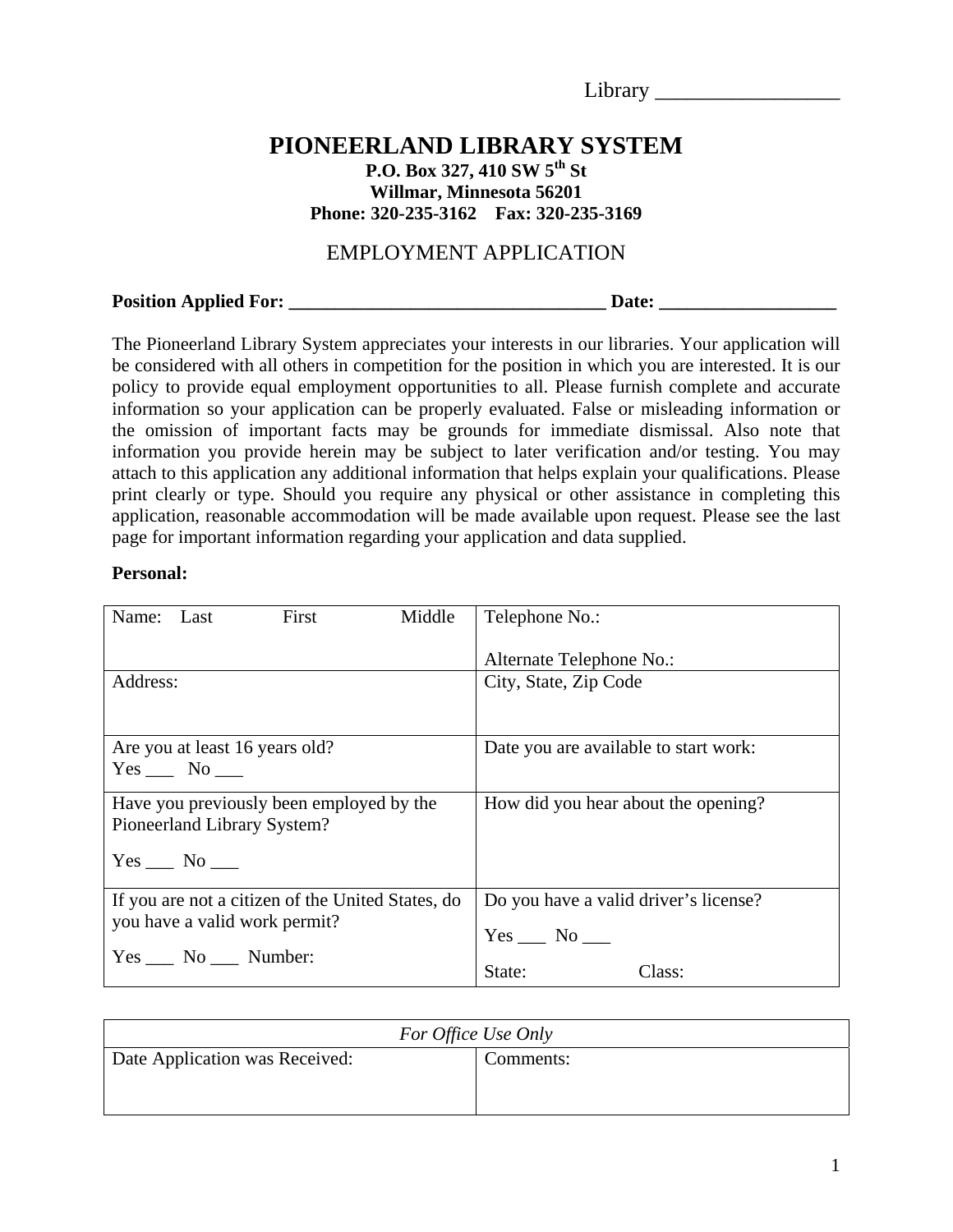Are you a veteran? Yes \_\_\_ No \_\_\_ If yes, do you wish to claim a veteran's preference? Yes \_\_\_ No \_\_\_

- Veteran (defined as person separated under honorable conditions who has served on active duty for at least 181 days, or honorably discharged by reason of disability incurred while on active duty).
- Disabled Veteran (a veteran having a compensable service connected disability as adjudicated by the U.S. Veteran's Administration or the retirement board of one of the branches of the Armed Forces, which disability is currently existing).
- **EXECUTE:** Spouse of deceased veteran.
- \_\_\_\_ Spouse of disabled veteran who is unable to use preference due to disability.
- Note: If you elect to use veteran's preference, please attach proper documentation establishing your right to claim the preference.

**Work/Volunteer Experience:** (Please give an accurate and complete employment record. Start with present or most recent employer).

| Dates Employed:       | Firm or Organization: | Address:            | Phone:       |
|-----------------------|-----------------------|---------------------|--------------|
|                       |                       |                     |              |
|                       |                       |                     |              |
| Position:             | Supervisor:           | Reason for Leaving: | Last Salary: |
|                       |                       |                     |              |
|                       |                       |                     |              |
| Describe your duties: |                       |                     |              |
|                       |                       |                     |              |
|                       |                       |                     |              |

| Dates Employed:       | Firm or Organization: | Address:            | Phone:       |
|-----------------------|-----------------------|---------------------|--------------|
|                       |                       |                     |              |
|                       |                       |                     |              |
| Position:             | Supervisor:           | Reason for Leaving: | Last Salary: |
|                       |                       |                     |              |
|                       |                       |                     |              |
| Describe your duties: |                       |                     |              |
|                       |                       |                     |              |
|                       |                       |                     |              |

| Dates Employed:       | Firm or Organization: | Address:            | Phone:       |
|-----------------------|-----------------------|---------------------|--------------|
|                       |                       |                     |              |
|                       |                       |                     |              |
| Position:             | Supervisor:           | Reason for Leaving: | Last Salary: |
|                       |                       |                     |              |
|                       |                       |                     |              |
| Describe your duties: |                       |                     |              |
|                       |                       |                     |              |
|                       |                       |                     |              |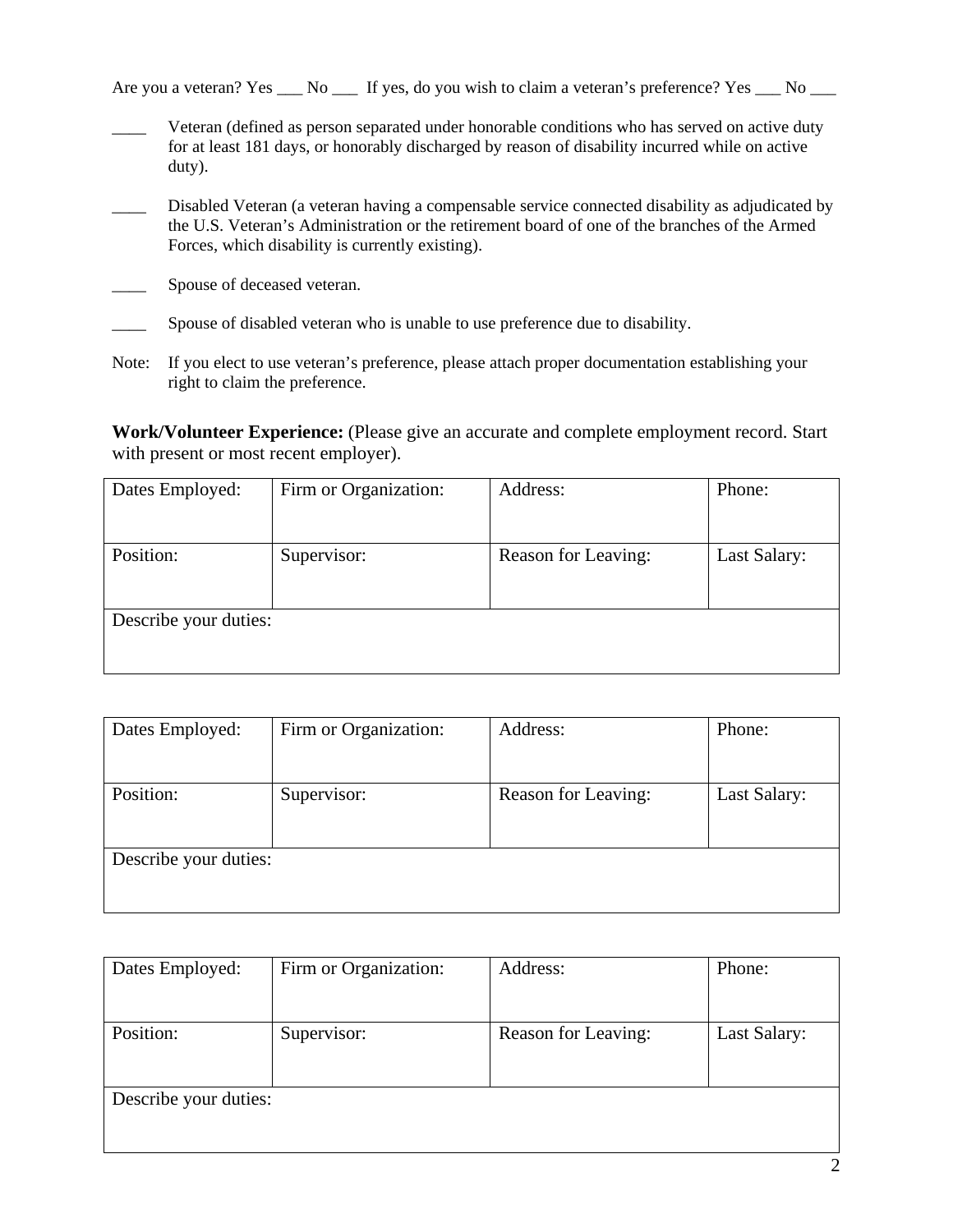| Dates Employed:       | Firm or Organization: | Address:            | Phone:       |
|-----------------------|-----------------------|---------------------|--------------|
|                       |                       |                     |              |
|                       |                       |                     |              |
| Position:             | Supervisor:           | Reason for Leaving: | Last Salary: |
|                       |                       |                     |              |
|                       |                       |                     |              |
| Describe your duties: |                       |                     |              |
|                       |                       |                     |              |
|                       |                       |                     |              |

*Attach additional sheets if necessary* 

**Professional References:** (Please give the names of persons, other than relatives or personal friends, who have knowledge of your professional ability).

| <b>Name and Position</b><br><b>Title:</b> | Firm or<br>Organization: | <b>Address:</b> | <b>Phone:</b> | <b>Email:</b> |
|-------------------------------------------|--------------------------|-----------------|---------------|---------------|
|                                           |                          |                 |               |               |
|                                           |                          |                 |               |               |
|                                           |                          |                 |               |               |
|                                           |                          |                 |               |               |

### **Education:**

| School: | <b>Address:</b> | <b>Diploma or Degree Earned:</b> |
|---------|-----------------|----------------------------------|
|         |                 |                                  |
|         |                 |                                  |
|         |                 |                                  |
|         |                 |                                  |

List any licenses, certifications, training or experience you may have that are especially suited for the position for which you are applying:

\_\_\_\_\_\_\_\_\_\_\_\_\_\_\_\_\_\_\_\_\_\_\_\_\_\_\_\_\_\_\_\_\_\_\_\_\_\_\_\_\_\_\_\_\_\_\_\_\_\_\_\_\_\_\_\_\_\_\_\_\_\_\_\_\_\_\_\_\_\_\_\_\_\_\_\_\_\_

\_\_\_\_\_\_\_\_\_\_\_\_\_\_\_\_\_\_\_\_\_\_\_\_\_\_\_\_\_\_\_\_\_\_\_\_\_\_\_\_\_\_\_\_\_\_\_\_\_\_\_\_\_\_\_\_\_\_\_\_\_\_\_\_\_\_\_\_\_\_\_\_\_\_\_\_\_\_